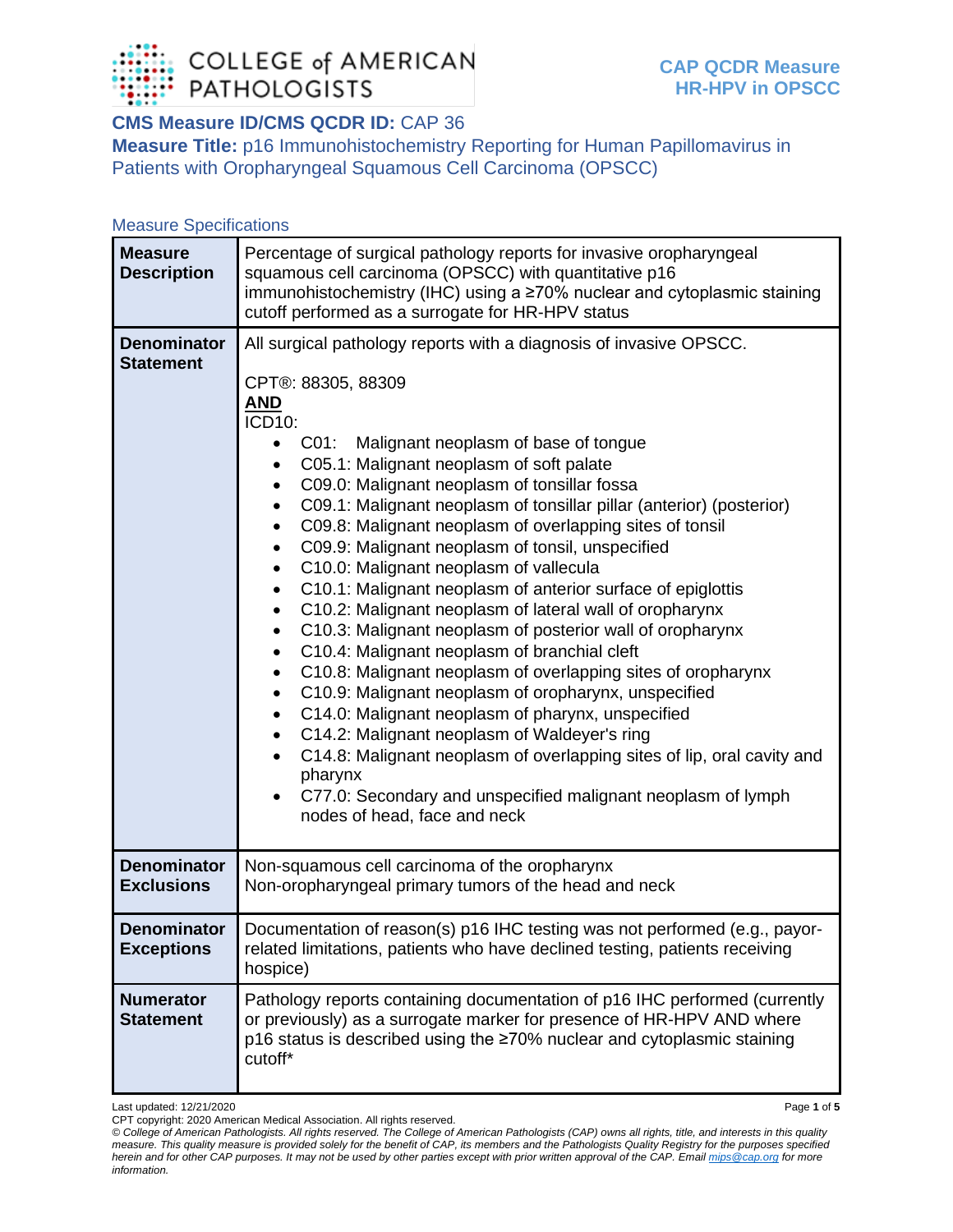

|                                                         | *p16 quantitation: p16 IHC is considered positive and a surrogate for the<br>presence of HR-HPV when the tumor shows ≥70% nuclear and cytoplasmic<br>immunoreactivity with moderate to strong intensity.                                                                                                                                                                                                                                                                                                                                                                                                                                                                                                                                                                                                                                                                                                                                                                                                                                 |  |
|---------------------------------------------------------|------------------------------------------------------------------------------------------------------------------------------------------------------------------------------------------------------------------------------------------------------------------------------------------------------------------------------------------------------------------------------------------------------------------------------------------------------------------------------------------------------------------------------------------------------------------------------------------------------------------------------------------------------------------------------------------------------------------------------------------------------------------------------------------------------------------------------------------------------------------------------------------------------------------------------------------------------------------------------------------------------------------------------------------|--|
| <b>Numerator</b><br><b>Exclusions</b>                   | None                                                                                                                                                                                                                                                                                                                                                                                                                                                                                                                                                                                                                                                                                                                                                                                                                                                                                                                                                                                                                                     |  |
| <b>Guidance</b>                                         | <b>Denominator Guidance</b><br>Includes invasive OPSCC reports for specimens from primary tumors (tonsils,<br>soft palate, or base of tongue (posterior to circumvallate papillae) and lateral<br>and posterior pharyngeal walls) OR metastatic squamous cell carcinoma of<br>unknown primary in a cervical upper or mid jugular chain lymph node.<br>Secondary malignant neoplasms elsewhere in the body are not considered.<br><b>Numerator Guidance</b><br>Quantitative p16 IHC results may include:<br>p16 IHC positive (≥70% nuclear and cytoplasmic moderate to strong<br>staining)<br>p16 IHC negative (< 70% nuclear and cytoplasmic moderate to strong<br>staining)<br>p16 previously performed (includes recurrent tumors where testing<br>was performed on the primary tumor)<br>p16 cannot be determined<br>The pathology report must include an interpretation statement (as noted<br>above) by the reporting pathologist; a link to a report from a reference lab or<br>statement about ordering testing is not sufficient |  |
| <b>Measure Information</b>                              |                                                                                                                                                                                                                                                                                                                                                                                                                                                                                                                                                                                                                                                                                                                                                                                                                                                                                                                                                                                                                                          |  |
| <b>NQS Domain</b>                                       | <b>Communication and Care Coordination</b>                                                                                                                                                                                                                                                                                                                                                                                                                                                                                                                                                                                                                                                                                                                                                                                                                                                                                                                                                                                               |  |
| <b>Meaningful</b><br><b>Measures</b><br>Area(s)         | Transfer of Health Information and Interoperability                                                                                                                                                                                                                                                                                                                                                                                                                                                                                                                                                                                                                                                                                                                                                                                                                                                                                                                                                                                      |  |
| <b>Meaningful</b><br><b>Measure</b><br><b>Rationale</b> | Human papillomavirus (HPV) is a major cause of oropharyngeal squamous<br>cell carcinoma (OPSCC) and has contributed to its increased incidence (1).<br>HPV-positive OPSCC differs from HPV-negative OPSCC related to other risk<br>factors including alcohol and tobacco use and has an improved response to<br>treatment and better prognosis (2).<br>Therefore, it is crucial to determine the HPV status of squamous cell<br>carcinomas of the oropharynx, as treating clinicians utilize this information<br>when developing a treatment plan for patients, which may include less<br>aggressive treatment modalities. In the clinical setting, p16 IHC is an<br>approach used to reliably diagnose HPV-induced OPSCC.<br>The p16 test is considered to best stratify patient survival outcomes while<br>also being practical and inexpensive (3). Furthermore, data suggest that the<br>correlation between HPV positivity and p16 overexpression is highest when<br>the $\geq$ 70% staining for p16 overexpression is applied (4). |  |

Last updated: 12/21/2020 Page **2** of **5** CPT copyright: 2020 American Medical Association. All rights reserved. *© College of American Pathologists. All rights reserved. The College of American Pathologists (CAP) owns all rights, title, and interests in this quality measure. This quality measure is provided solely for the benefit of CAP, its members and the Pathologists Quality Registry for the purposes specified herein and for other CAP purposes. It may not be used by other parties except with prior written approval of the CAP. Emai[l mips@cap.org](mailto:mips@cap.org) for more information.*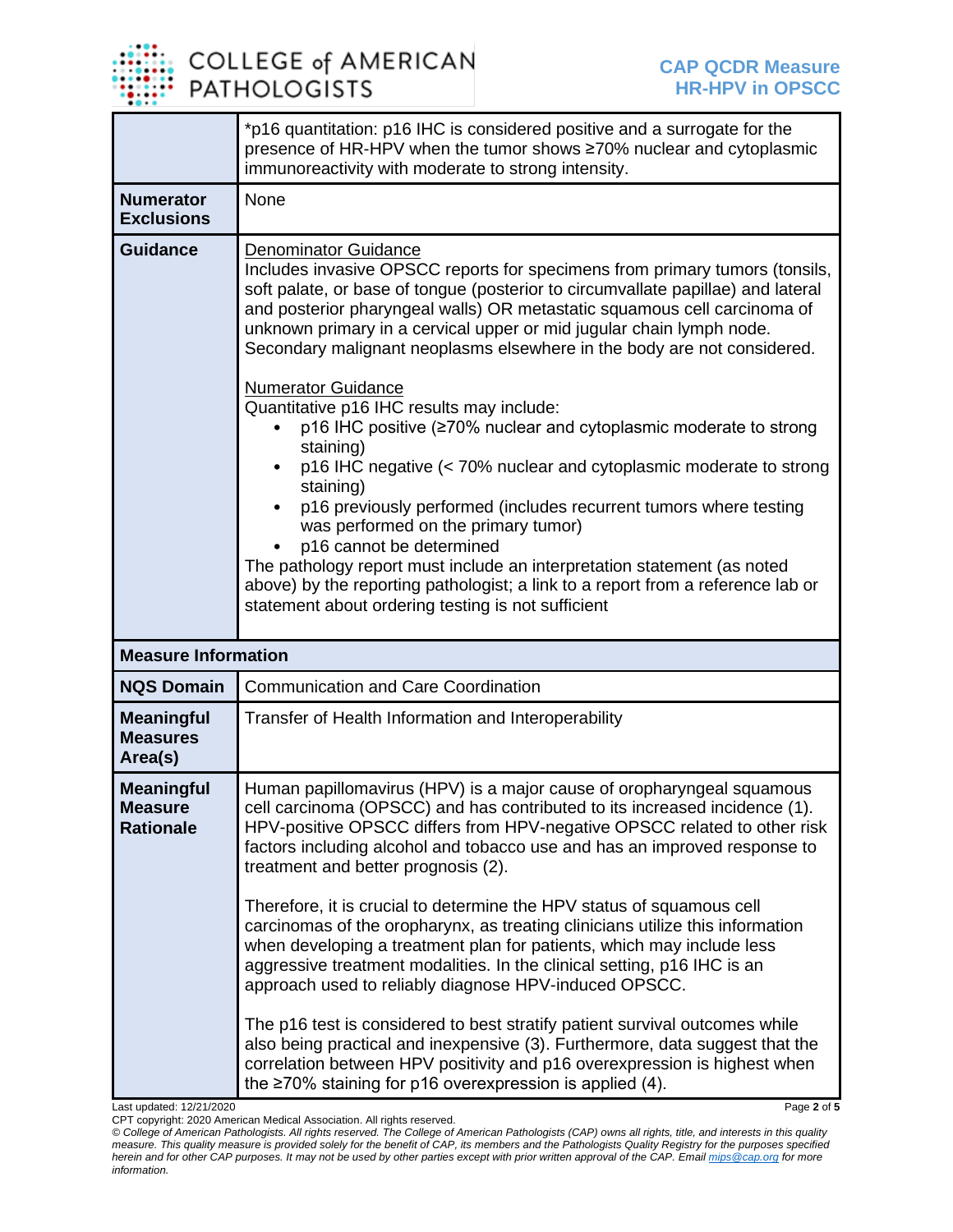## COLLEGE of AMERICAN **PATHOLOGISTS**

|                                                                   | 1. Chaturvedi AK, Engels EA, Pfeiffer RM, et al. Human papillomavirus<br>and rising oropharyngeal cancer incidence in the United States. J Clin<br>Oncol. 2011;29(32):4294-4301.<br>2. Wang MB, Liu IY, Gornbein JA, Nguyen CT. HPV-positive<br>oropharyngeal carcinoma: a systematic review of treatment and<br>prognosis. Otolaryngol Head Neck Surg. 2015. Nov;153(5):758-69.<br>3. Lewis JS Jr, Beadle B, Bishop JA, Chemock RD, Colasacco C,<br>Lacchetti C, et al. Human papillomavirus testing in head and neck<br>carcinomas: guideline from the College of American Pathologists.<br>Arch Pathol Lab Med. 2018;142:559-597.<br>4. Grønhøj Larsen C, Gyldenløve M, Jensen DH, Therkildsen MH, Kiss<br>K, Norrild B, Konge L, von Buchwald C. Correlation between human<br>papillomavirus and p16 overexpression in oropharyngeal tumours: a<br>systematic review. Br J Cancer. 2014. Mar 18;110(6):1587-94.                                                                                                                                                                                                                                                                                                                                                                                                                     |
|-------------------------------------------------------------------|-----------------------------------------------------------------------------------------------------------------------------------------------------------------------------------------------------------------------------------------------------------------------------------------------------------------------------------------------------------------------------------------------------------------------------------------------------------------------------------------------------------------------------------------------------------------------------------------------------------------------------------------------------------------------------------------------------------------------------------------------------------------------------------------------------------------------------------------------------------------------------------------------------------------------------------------------------------------------------------------------------------------------------------------------------------------------------------------------------------------------------------------------------------------------------------------------------------------------------------------------------------------------------------------------------------------------------------------|
| <b>Measure</b><br><b>Type</b>                                     | Process                                                                                                                                                                                                                                                                                                                                                                                                                                                                                                                                                                                                                                                                                                                                                                                                                                                                                                                                                                                                                                                                                                                                                                                                                                                                                                                                 |
| <b>Data Source</b>                                                | Laboratory Information Systems; pathology reports                                                                                                                                                                                                                                                                                                                                                                                                                                                                                                                                                                                                                                                                                                                                                                                                                                                                                                                                                                                                                                                                                                                                                                                                                                                                                       |
| <b>Summary of</b><br><b>Performance</b><br>Gap<br><b>Evidence</b> | In 2019, one practice reported this measure to CMS via the Pathologists<br>Quality Registry. The performance rate of that practice was 85.71%. This was<br>using a previous version of the measure, but the overall quality action was<br>the same.<br>In a meta-review of 39 studies, 17 studies (n=1684) used a minimum of 5-<br>69% staining to indicated positive results, 7 studies (n=764) used >70% and<br>fifteen studies (n=1478) referred to a verbal definition (1). Therefore only 7<br>studies (17.9%) were in compliance with the guideline. A separate meta-<br>analysis found that of 22 papers published between 2010 and 2017, all of<br>which reported IHC staining, only 11 (50%) used the 70% staining cutoff to<br>indicate positive results (2).<br>1. C Grønhøj Larsen, M Gyldenløve, D H Jensen, M H Therkildsen, K<br>Kiss, B Norrild, L Konge & C von Buchwald. (2014) Correlation<br>between human papillomavirus and p16 overexpression in<br>oropharyngeal tumours: a systematic review. British Journal of Cancer<br>110:1587-1594<br>Prigge, E., Arbyn, M., von Knebel Doeberitz, M. and Reuschenbach,<br>2.<br>M. (2017), Diagnostic accuracy of p16INK4a immunohistochemistry in<br>oropharyngeal squamous cell carcinomas: A systematic review and<br>meta-analysis. Int. J. Cancer, 140: 1186-1198. |
| <b>Measure</b><br><b>Owner</b>                                    | <b>College of American Pathologists</b>                                                                                                                                                                                                                                                                                                                                                                                                                                                                                                                                                                                                                                                                                                                                                                                                                                                                                                                                                                                                                                                                                                                                                                                                                                                                                                 |
| <b>NQF ID</b>                                                     | N/A                                                                                                                                                                                                                                                                                                                                                                                                                                                                                                                                                                                                                                                                                                                                                                                                                                                                                                                                                                                                                                                                                                                                                                                                                                                                                                                                     |
| <b>Number of</b><br><b>Performance</b><br><b>Rates</b>            | 1                                                                                                                                                                                                                                                                                                                                                                                                                                                                                                                                                                                                                                                                                                                                                                                                                                                                                                                                                                                                                                                                                                                                                                                                                                                                                                                                       |

Last updated: 12/21/2020 Page **3** of **5** CPT copyright: 2020 American Medical Association. All rights reserved.

*<sup>©</sup> College of American Pathologists. All rights reserved. The College of American Pathologists (CAP) owns all rights, title, and interests in this quality measure. This quality measure is provided solely for the benefit of CAP, its members and the Pathologists Quality Registry for the purposes specified herein and for other CAP purposes. It may not be used by other parties except with prior written approval of the CAP. Emai[l mips@cap.org](mailto:mips@cap.org) for more information.*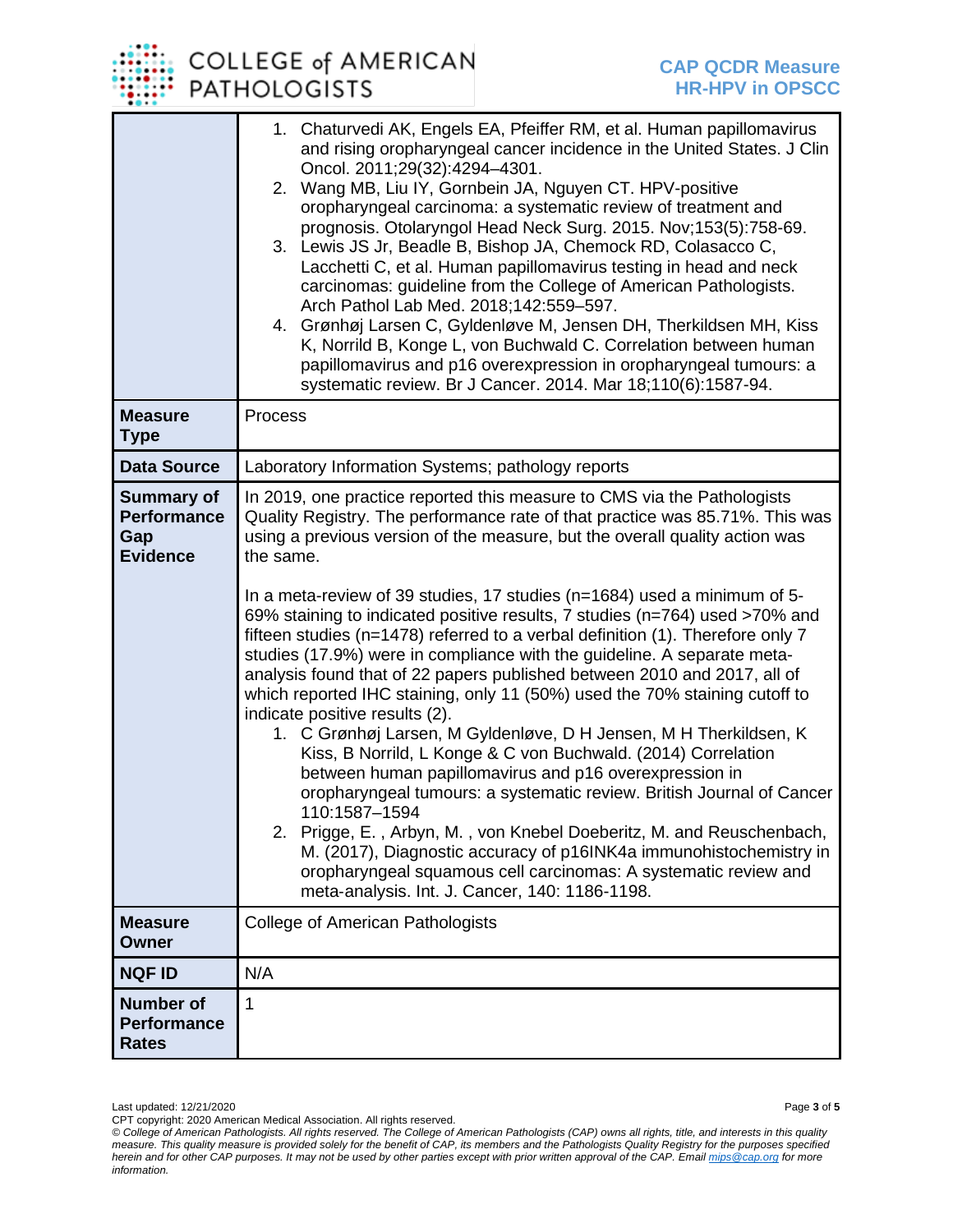

| <b>Overall</b><br><b>Performance</b><br>Rate                                                          | 1 <sup>st</sup> Performance Rate                                                                                                                                                                                                                                                                                                                                                                                                                                                                                                                                                                                                                                                                                                                                                                                                                                                                                                                                                                                                                                                                                                                                                                                                                                                                                                                                                                                                                                                                                                                                                                                                                                                                                                                   |
|-------------------------------------------------------------------------------------------------------|----------------------------------------------------------------------------------------------------------------------------------------------------------------------------------------------------------------------------------------------------------------------------------------------------------------------------------------------------------------------------------------------------------------------------------------------------------------------------------------------------------------------------------------------------------------------------------------------------------------------------------------------------------------------------------------------------------------------------------------------------------------------------------------------------------------------------------------------------------------------------------------------------------------------------------------------------------------------------------------------------------------------------------------------------------------------------------------------------------------------------------------------------------------------------------------------------------------------------------------------------------------------------------------------------------------------------------------------------------------------------------------------------------------------------------------------------------------------------------------------------------------------------------------------------------------------------------------------------------------------------------------------------------------------------------------------------------------------------------------------------|
| <b>High-priority</b>                                                                                  | Yes                                                                                                                                                                                                                                                                                                                                                                                                                                                                                                                                                                                                                                                                                                                                                                                                                                                                                                                                                                                                                                                                                                                                                                                                                                                                                                                                                                                                                                                                                                                                                                                                                                                                                                                                                |
| Improvement<br><b>Notation</b>                                                                        | Inverse Measure: No<br>Proportional Measure: Yes (Higher score indicates better quality)<br>Continuous Variable Measure: No<br>Ratio Measure: No<br>Risk-adjusted: No                                                                                                                                                                                                                                                                                                                                                                                                                                                                                                                                                                                                                                                                                                                                                                                                                                                                                                                                                                                                                                                                                                                                                                                                                                                                                                                                                                                                                                                                                                                                                                              |
| <b>Care Setting</b><br>andSpecialty                                                                   | Care Setting: Other-Laboratories; Telehealth not applicable<br>Specialty: Pathology                                                                                                                                                                                                                                                                                                                                                                                                                                                                                                                                                                                                                                                                                                                                                                                                                                                                                                                                                                                                                                                                                                                                                                                                                                                                                                                                                                                                                                                                                                                                                                                                                                                                |
| <b>Current</b><br><b>Clinical</b><br><b>Guideline the</b><br><b>Measure is</b><br><b>Derived From</b> | Pathologists should perform high-risk human papillomavirus (HR-HPV)<br>testing on all patients with newly diagnosed oropharyngeal squamous cell<br>carcinoma (OPSCC),. This testing may be performed on the primary tumor or<br>on a regional lymph node metastasis when the clinical findings are consistent<br>with an oropharyngeal primary (Strong Recommendation) (1).<br>For oropharyngeal tissue specimens (i.e., noncytology), pathologists should<br>perform HR HPV testing by surrogate marker p16 immunohistochemistry<br>(IHC). Additional HPV-specific testing may be done at the discretion of the<br>pathologist and/or treating clinician, or in the context of a clinical trial<br>(Recommendation) (1).<br>Pathologists should report p16 IHC positivity as a surrogate for HR-HPV in<br>tissue specimens (i.e., noncytology) when there is at least 70% nuclear and<br>cytoplasmic expression with at least moderate to strong intensity (Expert<br>Consensus Opinion) (1).<br>Tumor human papillomavirus (HPV) testing by p16 immunohistochemistry<br>(IHC) required as part of the workup for cancer of the oropharynx (Category<br>2A) (2).<br>1. Lewis JS Jr, Beadle B, Bishop JA, Chemock RD, Colasacco C,<br>Lacchetti C, et al. Human papillomavirus testing in head and neck<br>carcinomas: guideline from the College of American Pathologists.<br>Arch Pathol Lab Med. 2018;142:559-597.<br>2. Pfister DG, Spencer S, Adelstein D, Adkins D, Brizel DM, Burtness B,<br>et al. NCCN clinical practice guidelines in oncology: head and neck<br>cancers, version 2.2018. National Comprehensive Cancer Network.<br>Available at<br>https://www.nccn.org/professionals/physician gls/recently updated.as<br>$\mathbf{p}$ |

Last updated: 12/21/2020 Page **4** of **5** CPT copyright: 2020 American Medical Association. All rights reserved.

*<sup>©</sup> College of American Pathologists. All rights reserved. The College of American Pathologists (CAP) owns all rights, title, and interests in this quality measure. This quality measure is provided solely for the benefit of CAP, its members and the Pathologists Quality Registry for the purposes specified herein and for other CAP purposes. It may not be used by other parties except with prior written approval of the CAP. Emai[l mips@cap.org](mailto:mips@cap.org) for more information.*